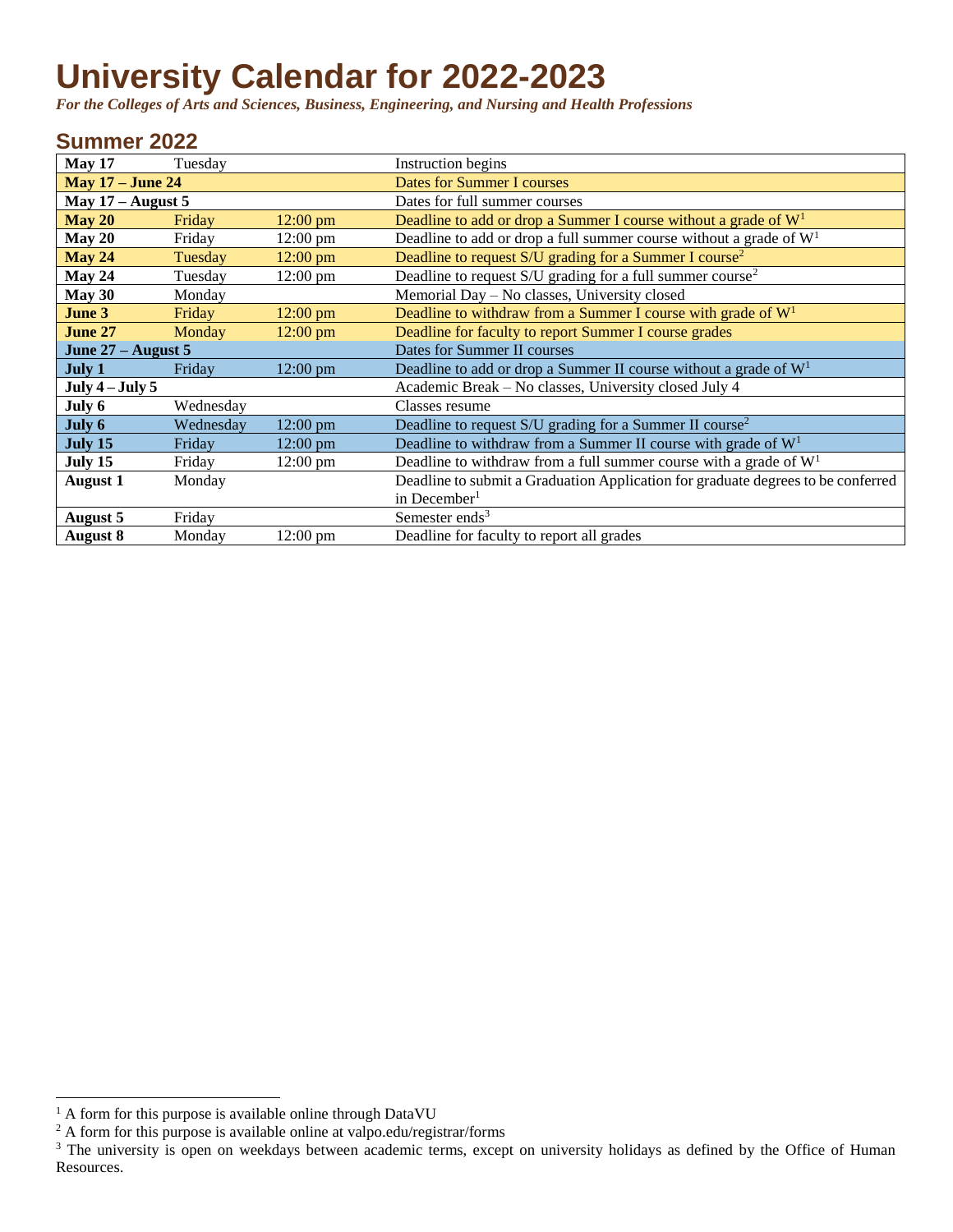## **Fall 2022**

| <b>August 24</b>               | Wednesday |                    | Instruction begins                                                                     |
|--------------------------------|-----------|--------------------|----------------------------------------------------------------------------------------|
| <b>August 24 – October 12</b>  |           |                    | Dates for first half short courses                                                     |
| <b>August 24 – December 16</b> |           |                    | Dates for full fall courses                                                            |
| <b>August 31</b>               | Wednesday | 12:00 pm           | Deadline to register for fall semester <sup>1</sup>                                    |
| <b>August 31</b>               | Wednesday | $12:00$ pm         | Deadline to add or drop a first half short course without a grade of $W1$              |
| <b>August 31</b>               | Wednesday | $12:00$ pm         | Deadline to add or drop a full fall course without grade of $W1$                       |
| <b>August 31</b>               | Wednesday | $12:00$ pm         | Deadline to request S/U grading for a first half short course <sup>2</sup>             |
| <b>August 31</b>               | Wednesday | $12:00 \text{ pm}$ | Deadline to request to audit a course <sup>2</sup>                                     |
| September 5                    | Monday    |                    | Labor Day - No classes, University closed                                              |
| <b>September 21</b>            | Wednesday | $12:00$ pm         | Deadline to withdraw from a first half short course with grade of $W1$                 |
| September 21                   | Wednesday | $12:00$ pm         | Deadline to request S/U grading for a full fall course <sup>2</sup>                    |
| September 21                   | Wednesday | 12:00 pm           | Deadline to request course intensification <sup>2</sup>                                |
| September 30                   | Friday    |                    | Deadline to submit a Curriculum Change to facilitate registration <sup>2</sup>         |
| October 1                      | Saturday  |                    | Deadline to submit a Graduation Application for undergraduate degrees to be            |
|                                |           |                    | conferred in May or August <sup>1</sup>                                                |
| October 13 - October 14        |           |                    | Fall Break - No classes, University open                                               |
| <b>October 14</b>              | Friday    | 12:00 pm           | Deadline for faculty to report first half short course grades                          |
| October 17 - December 9        |           |                    | Dates for second half short courses                                                    |
| <b>October 21</b>              | Friday    | 12:00 pm           | Deadline to add or drop a second half short course without a grade of $W1$             |
| October 21                     | Friday    | $12:00$ pm         | Deadline to request S/U grading for a second half short course <sup>2</sup>            |
| <b>TBA</b>                     |           |                    | Advance registration for Spring Semester <sup>1</sup>                                  |
| October 26                     | Wednesday | $12:00$ pm         | Deadline to withdraw from a full fall course with grade of $W1$                        |
| November 1                     | Tuesday   |                    | Deadline to submit a Graduation Application for graduate degrees to be conferred       |
|                                |           |                    | in $May1$                                                                              |
| <b>November 11</b>             | Friday    | 12:00 pm           | Deadline to withdraw from a second half short course with grade of $W1$                |
| November 19-November 27        |           |                    | Thanksgiving Break - No classes, University closed November 23-25                      |
| <b>November 28</b>             | Monday    |                    | Classes resume                                                                         |
| December 2                     | Friday    |                    | Last day for tests in courses of 3 credits or more                                     |
| December 2                     | Friday    |                    | Deadline to request a final examination date change                                    |
| December 9                     | Friday    | 12:00 pm           | Deadline to officially withdraw from the University for the Fall Semester <sup>1</sup> |
| December 9                     | Friday    | $12:00$ pm         | Deadline to request a registration change                                              |
| December 9                     | Friday    |                    | Instruction ends                                                                       |
| December 10                    | Saturday  |                    | Reading day                                                                            |
| December 12                    | Monday    |                    | Final examinations begin                                                               |
| December 12                    | Monday    | $12:00$ pm         | Deadline for faculty to report second half short course grades                         |
| December 16                    | Friday    |                    | Final examinations end                                                                 |
|                                |           |                    | Semester ends <sup>3</sup>                                                             |
| December 18                    | Sunday    |                    | <b>Commencement Ceremony</b>                                                           |
| December 19                    | Monday    | $12:00$ pm         | Deadline for faculty to report all grades                                              |